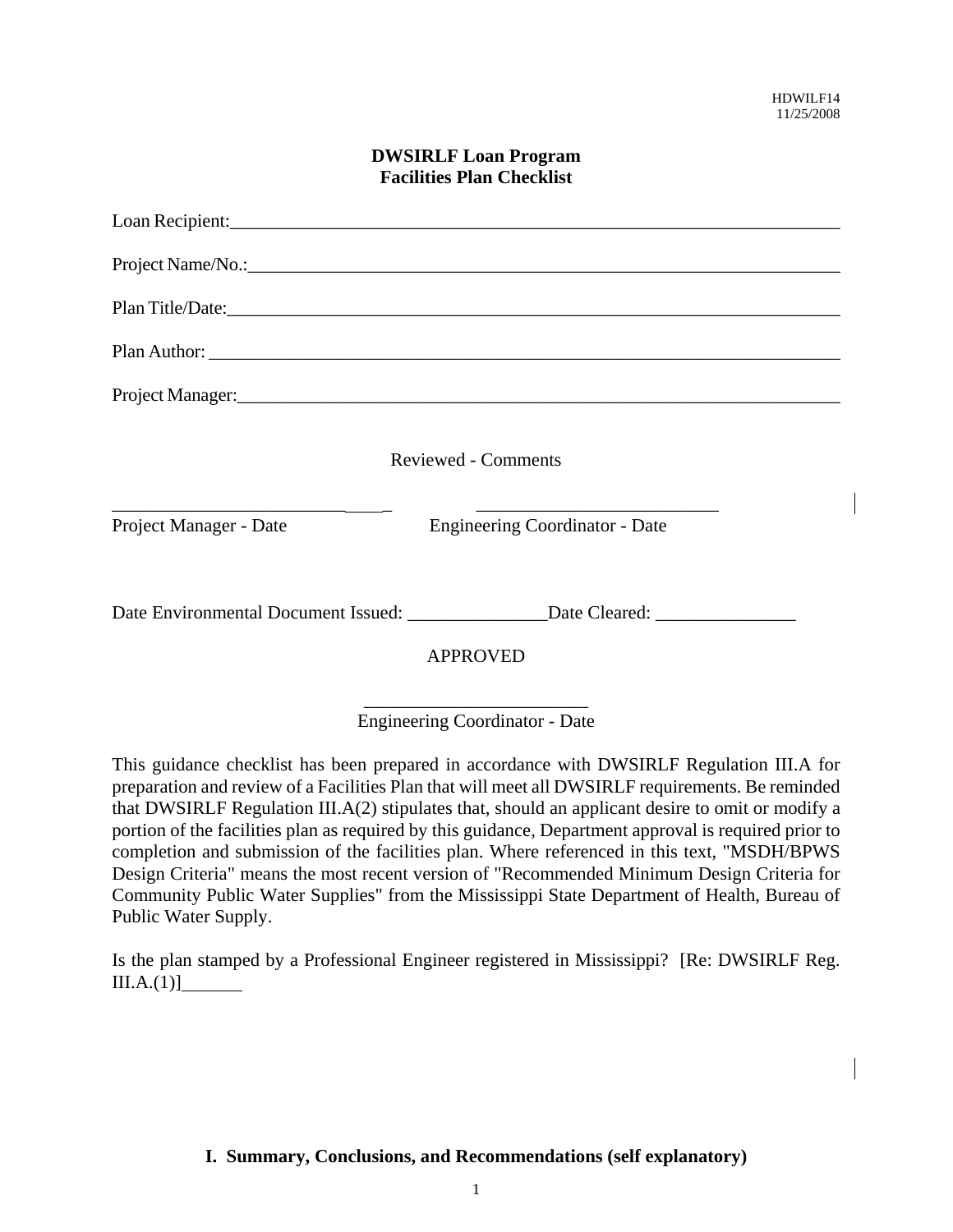| If the plan submittal is simply an update to an existing plan, are portions of the old plan |  |
|---------------------------------------------------------------------------------------------|--|
| which are still valid referenced specifically?                                              |  |
| Are other relevant portions updated appropriately?                                          |  |

## **II. Purpose and Need**

The plan must give a general description of the need for the project in terms of the existing or potential water supply and/or public health problems (DWSIRLF priority categories) listed below:

| A.             | Compliance with National Primary Drinking Water Standards (NPDWS).     |  |
|----------------|------------------------------------------------------------------------|--|
| <b>B.</b>      | Only one well and no MSDH approved emergency tie-in to another system. |  |
| $\mathbf{C}$ . | Minimum pressure maintenance.                                          |  |
| D.             | Source water protection.                                               |  |
| Е.             | Expansion or new system for unserved areas.                            |  |
| F <sub>r</sub> | Insufficient back-up supply.                                           |  |
| G.             | Facilities rehabilitation/replacement.                                 |  |
| H.             | Compliance with National Secondary Drinking Water Standards.           |  |
|                | Consolidation.                                                         |  |

The plan must include the loan recipient's most recent MSDH Capacity Assessment Form and the Inspection Report, as well as documentation of actions taken to address all deficiencies therein. Examples of such documentation include approved meeting minutes, contracts/invoices, qualified tank inspector's reports, etc. The loan recipient should contact the PM prior to planning in order to coordinate this effort.

If applicable, documentation of participation in MSDH short-term and long-term assistance programs and/or the Drinking Water Needs Survey (DWNS) should also be included.

## **III. Existing Situation**

Note that this section applies to the planning area in general. For specific information on the facility site, see Section VII.

**A. General Environment:** The plan should describe the planning area in terms of the characteristics described below, including maps as needed.

| Planning area location and boundaries (This should be established and concurred    |  |
|------------------------------------------------------------------------------------|--|
| with by the Department staff prior to initiation of the facilities plan).          |  |
| Groundwater/surface water resources.                                               |  |
|                                                                                    |  |
| Organizational context (one city, association, district, county only, city-county, |  |
| intercity, etc.).                                                                  |  |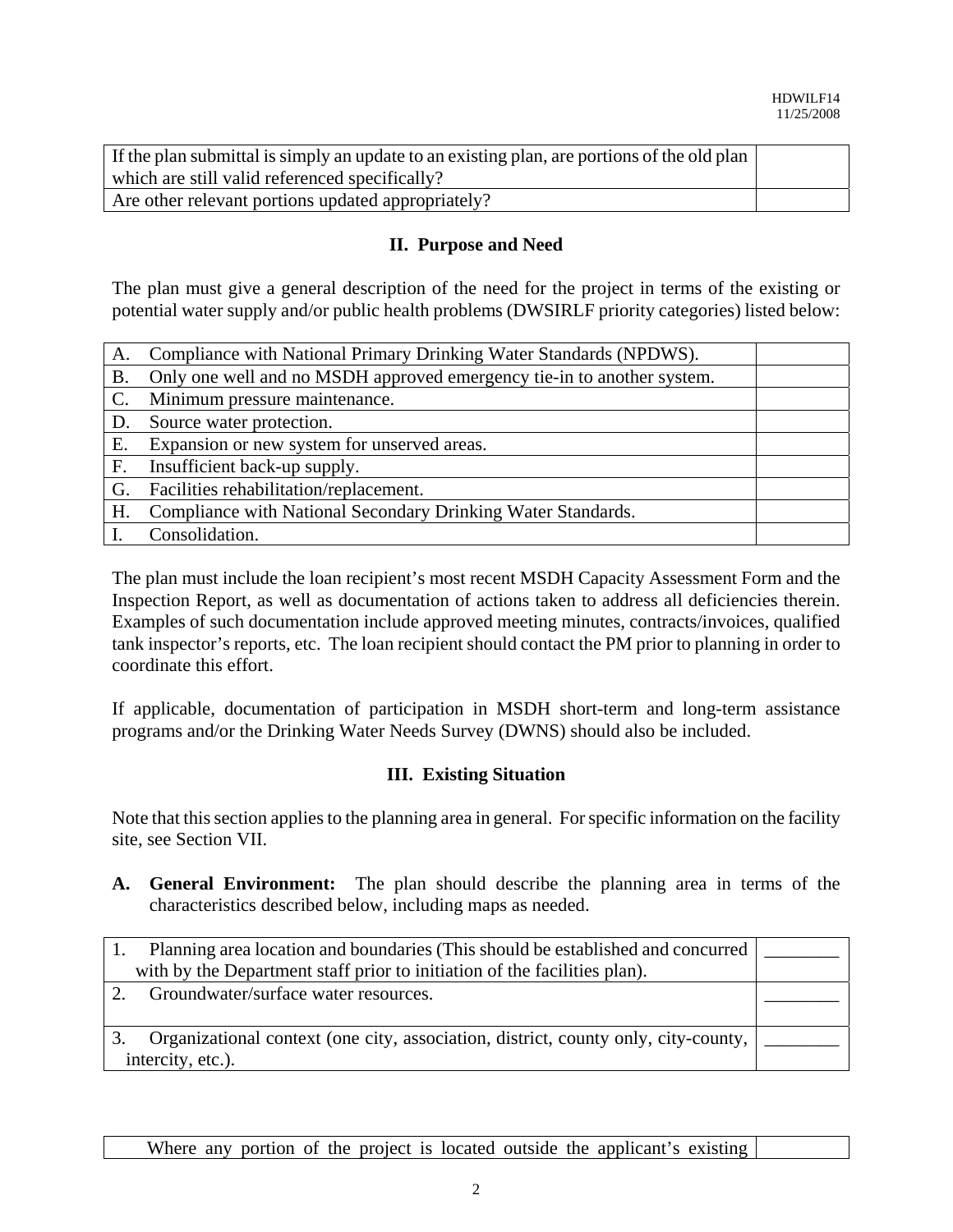HDWILF14 11/25/2008

\_\_\_\_\_\_\_\_

\_\_\_\_\_\_\_\_

\_\_\_\_\_\_\_\_

\_\_\_\_\_\_\_\_

|    |                                                                                                                                                                                                  | 11/27/2000 |
|----|--------------------------------------------------------------------------------------------------------------------------------------------------------------------------------------------------|------------|
|    | boundaries, does the plan document that the applicant, and no other entity, has<br>appropriate jurisdiction?                                                                                     |            |
|    | If not, does the plan describe actions necessary to obtain such jurisdiction (e.g.,<br>annexation, petition for facility certification to be filed with the Public Service<br>Commission, etc.)? |            |
| 4. | The zip codes included within service area boundaries.                                                                                                                                           |            |
|    | Current population of entire service area.                                                                                                                                                       |            |

- **B. Existing Drinking Water Facilities:** The plan must describe existing facilities and conditions (**as compared to MSDH Design Criteria**) within the planning area including:
- 1. Size, location, and type of facilities (include map).
- 2. For source water protection projects, a copy of the Source Water Assessment Protection Report (SWAPR) prepared by MDEQ/ Office of Pollution Control (OPC)/ Groundwater Assessment and Remediation Division (GARD)/ Program Support Branch (PSB)/Technical Support Section (TSS) which identifies the contaminants of concern and the source water protection area. If a SWAPR needs revision or does not exist for the area, the plan must include sufficient documentation of potential sources of contamination. In all cases, concurrence of the MDEQ/OPC/GARD/PSB/ TSS must be obtained.
- 3. The number of individual connections (including residences, industries, businesses and public buildings) currently experiencing the deficiencies that will be corrected by the planned improvements. Information (including hydraulic analyses, where necessary, or field data such as number of residences in currently unserved areas) to support the number of reported affected connections must be furnished in the Facilities Plan.
- 4. Current flow demand on existing facilities compared to their original hydraulic design capacity. The effect of industries, businesses, and public buildings must be included using MSDH /BPWS Design Criteria.

If the system is currently loaded at or above 75% of design capacity (based on the latest MSDH calculations) and the project will not increase such capacity, a satisfactory explanation must be included. Failure to do so may result in the Board not considering the project for funding.

5. Current pressure maintained in distribution system (average and at low pressure points during peak demand), from measurements or calculations.

For projects in the minimum pressure maintenance category, documentation of actual pressure problems must be included such as (1) time, date, location, and pressure reading data over a period of time; (2) names, locations, subject, and dates of complaints, or (3) other acceptable documentation. Hydraulic models may be considered, especially when submitted with other acceptable documentation.

6. Performance of treatment facilities in meeting NPDWS.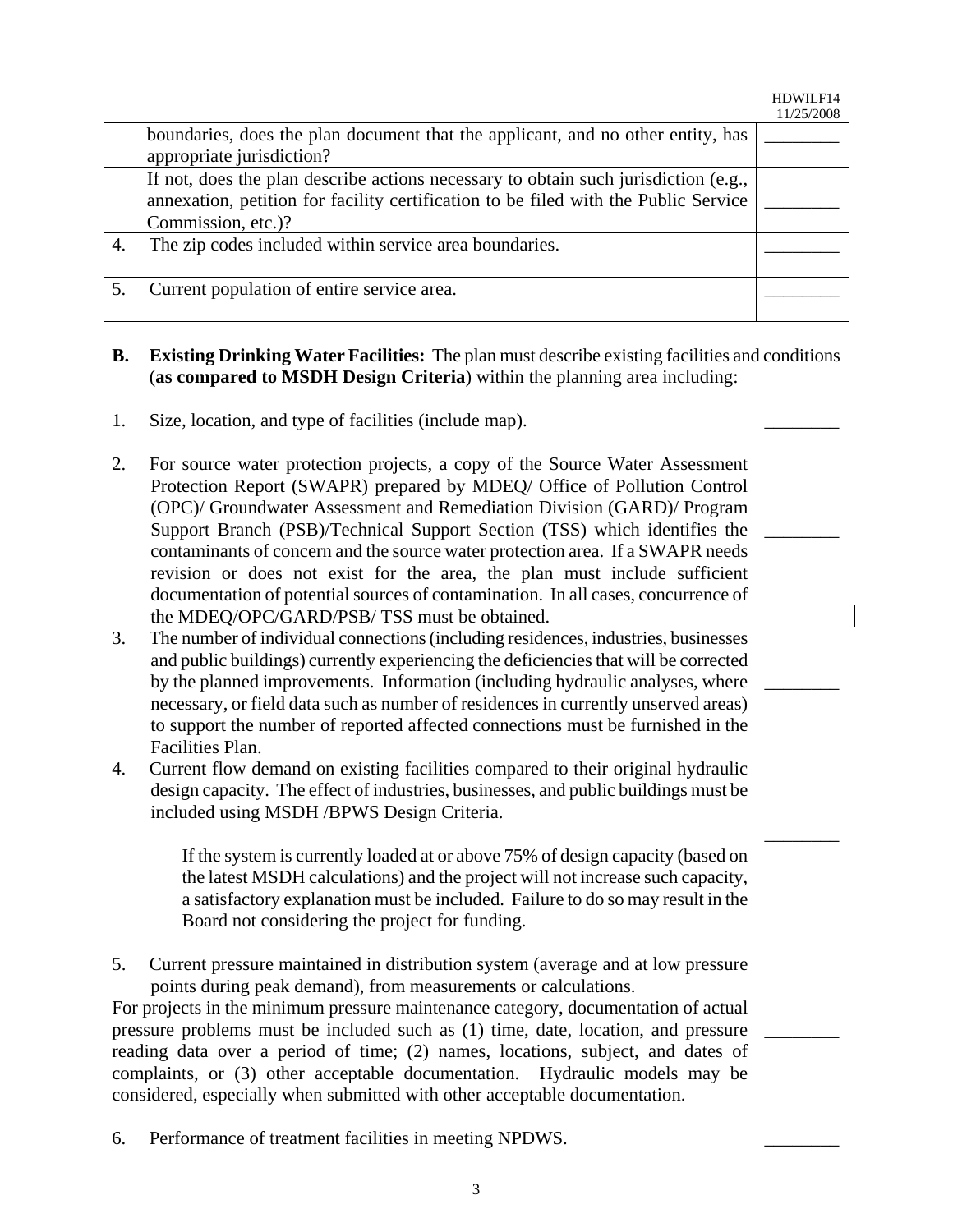HDWILF14 11/25/2008 \_\_\_\_\_\_\_\_

 $\overline{\phantom{a}}$ 

\_\_\_\_\_\_\_\_

 $\overline{\phantom{a}}$   $\overline{\phantom{a}}$ 

\_\_\_\_\_\_\_\_

| Location and description of Major Users (MU): A MU is one that uses 5% or |  |
|---------------------------------------------------------------------------|--|
| more of the average capacity of the DWTP. See V.B and VIII.A.             |  |

- 8. Location of served versus unserved areas.
- 9. Amount of water loss due to leakage and location of any known distribution line leaks. The leakage rate should be measured/calculated, or at least estimated if possible.

### **IV. Future Environment**

The plan must document that the "no action" alternative is unacceptable by describing the future environment without the project (low distribution line pressure, water supply problems, public health risks, etc.).  $\overline{\phantom{a}}$   $\overline{\phantom{a}}$ 

#### **V. Development of Water Demand**

Planning and design periods must be 20 years, unless justified otherwise in the facilities plan and approved by the Department. \_\_\_\_\_\_\_\_

#### **A. Residential**

1. Current and Future Population

For MSDH review, acceptable growth rate documentation must be included such as historical data from recognized sources, active meter installations, building permits, etc. Justification based on speculative growth and economic development should not be included; projects whose primary purpose is to stimulate or provide for growth/development are ineligible under federal guidelines.

2. Demand

Per connection demand and peaking factors must be consistent with the latest MSDH/BPWS Design Criteria, Table I and Appendix E.

#### **B. Commercial/industrial/major users**

Commercial/industrial/major users

Have letters of intent outlining demand projections been acquired from MU's (see III.B.7) and included in the plan?

For MSDH review, demand and peaking factors must be consistent with MSDH/BPWS Design Criteria, Table I and Appendix G

#### **C. Design Demand** \_\_\_\_\_\_\_\_

#### **VI. Development of Alternatives**

The plan must consider all reasonable, applicable alternatives listed below. A brief description of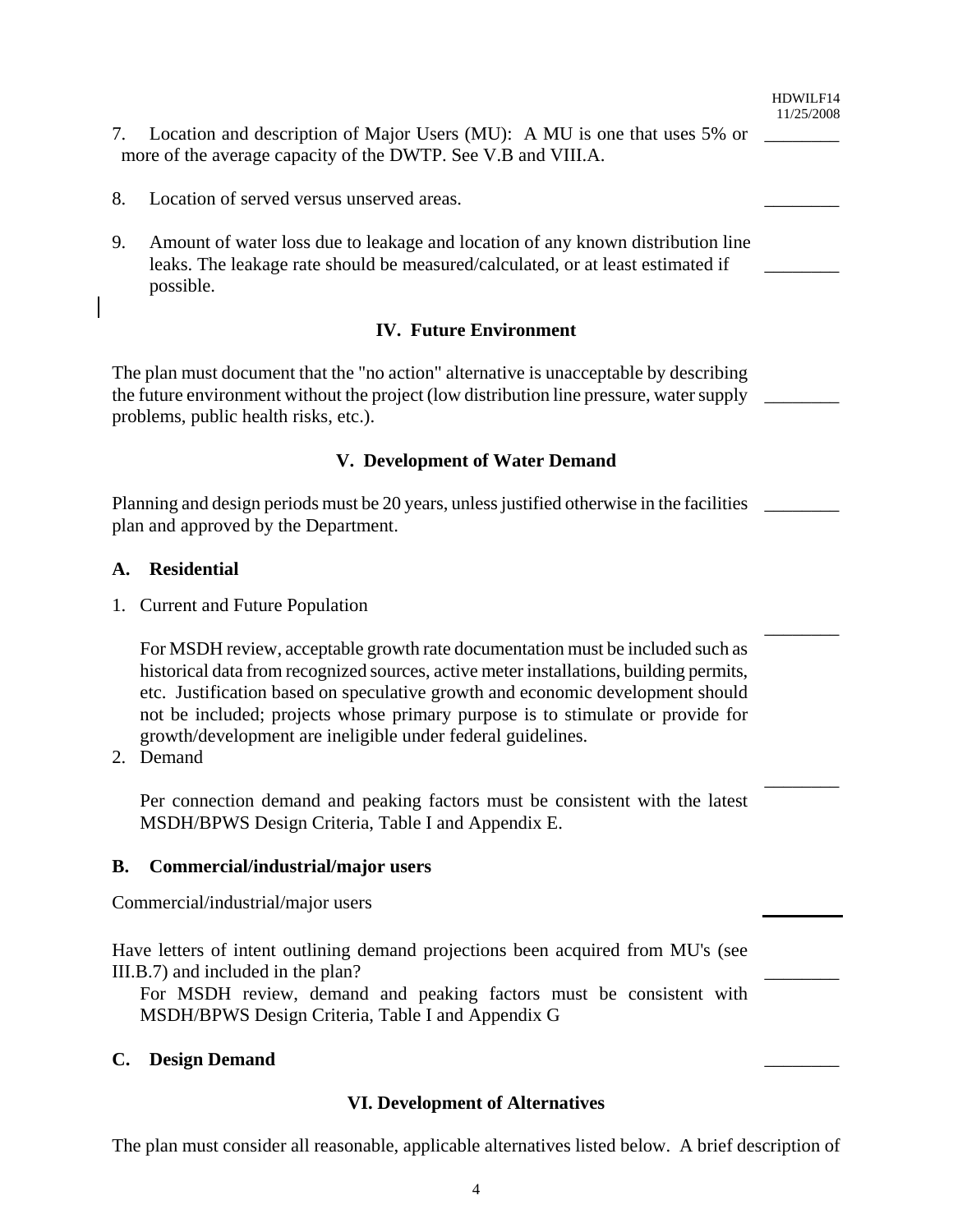each, including preliminary sizing information per MSDH/BPWS Design Criteria, must be included. A cost effective analysis is not required. Careful consideration should be given to the need for treatment along with well projects. If treatment is not planned for but determined necessary after construction of the test well, there are no guarantees that a variance to the DWSIRLF Regulations will be granted to increase scope and amount of the loan or that funds will be available for the increased costs, administrative fee, etc.

|           |                  | A. Consolidation: Where applicable, the plan must address consolidation of<br>multiple smaller systems into one. |  |
|-----------|------------------|------------------------------------------------------------------------------------------------------------------|--|
| <b>B.</b> | <b>Supply</b>    |                                                                                                                  |  |
|           | 1.               | Wells                                                                                                            |  |
|           | 2.               | <b>Surface Waters</b>                                                                                            |  |
| C.        |                  | <b>Treatment</b>                                                                                                 |  |
|           | 1.               | Chlorination                                                                                                     |  |
|           | $\overline{2}$ . | Fluoridation                                                                                                     |  |
|           | 3.               | <b>Corrosion Control</b><br>a. pH Adjustment<br>b. Aeration (natural or forced)<br>c. Recarbonation              |  |
|           | $\overline{4}$ . | <b>Iron Removal</b>                                                                                              |  |
|           |                  | 5.Clarification<br>a. Rapid Mix/Flocculation/Sedimentation<br>b. Upflow Clarifier                                |  |
|           |                  | 6.Filtration<br>a. Gravity<br>b. Pressure                                                                        |  |
|           | 7.               | <b>Sludge Handling</b>                                                                                           |  |

#### **D. Storage**

#### 1. Hydropneumatic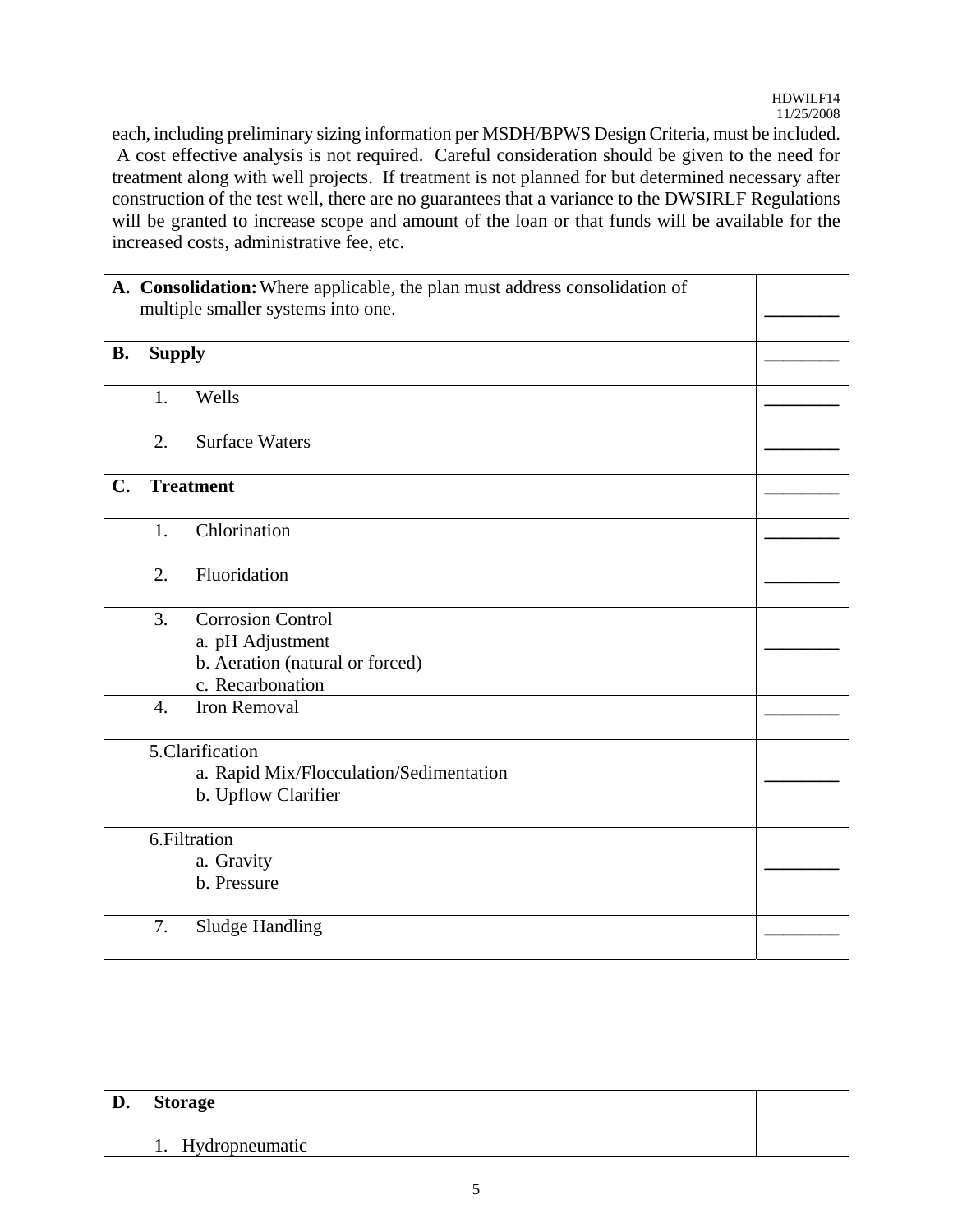#### HDWILF14 11/25/2008

| 2. Elevated/Standpipe/Reservoir                                                                                                                                                      |  |
|--------------------------------------------------------------------------------------------------------------------------------------------------------------------------------------|--|
| Storage tank size should not exceed that allowed for credit toward design capacity<br>per MSDH/BPWS Design Criteria. Excess storage may not be approved by the<br>Board for funding. |  |
| E.<br><b>Distribution</b>                                                                                                                                                            |  |
| Mains<br>1.                                                                                                                                                                          |  |
| 2.<br><b>Booster Stations</b>                                                                                                                                                        |  |
| 3.<br>Rehabilitation                                                                                                                                                                 |  |
| Replacement<br>a.                                                                                                                                                                    |  |
| Point Repair<br>$\mathbf{b}$ .                                                                                                                                                       |  |
| Lining<br>c.                                                                                                                                                                         |  |
|                                                                                                                                                                                      |  |
| The funding of primarily developmental distribution lines is prohibited. If the                                                                                                      |  |
| project includes lines extending beyond existing buildings, does the plan recognize                                                                                                  |  |
| that they are ineligible?                                                                                                                                                            |  |
|                                                                                                                                                                                      |  |
| If upstream facilities are owned by an entity other than the applicant, is                                                                                                           |  |
| documentation of concurrence included (see VIII.A)?                                                                                                                                  |  |
| The plan must include:                                                                                                                                                               |  |
|                                                                                                                                                                                      |  |
| a. When applicable, a hydraulic analysis unless already on file with MSDH and                                                                                                        |  |
| less than one year old.                                                                                                                                                              |  |
| Confirmation that related, existing facilities will be adequate after addition<br>$\mathbf{b}$ .<br>of the proposed facilities.                                                      |  |
| F.<br>Other (e.g. laboratory, source water protection easements, etc.)                                                                                                               |  |
|                                                                                                                                                                                      |  |
| Do any facilities appear to be overly complex, considering the size community?                                                                                                       |  |
|                                                                                                                                                                                      |  |
| Has due consideration been given to treatment of sludge/supernatant waste streams?                                                                                                   |  |

## **VII. Selected Plan**

Facilities included in the selected plan are as shown below. (Describe supply wells, treatment, storage, distribution rehabilitation, and any other facilities to be constructed as well as any existing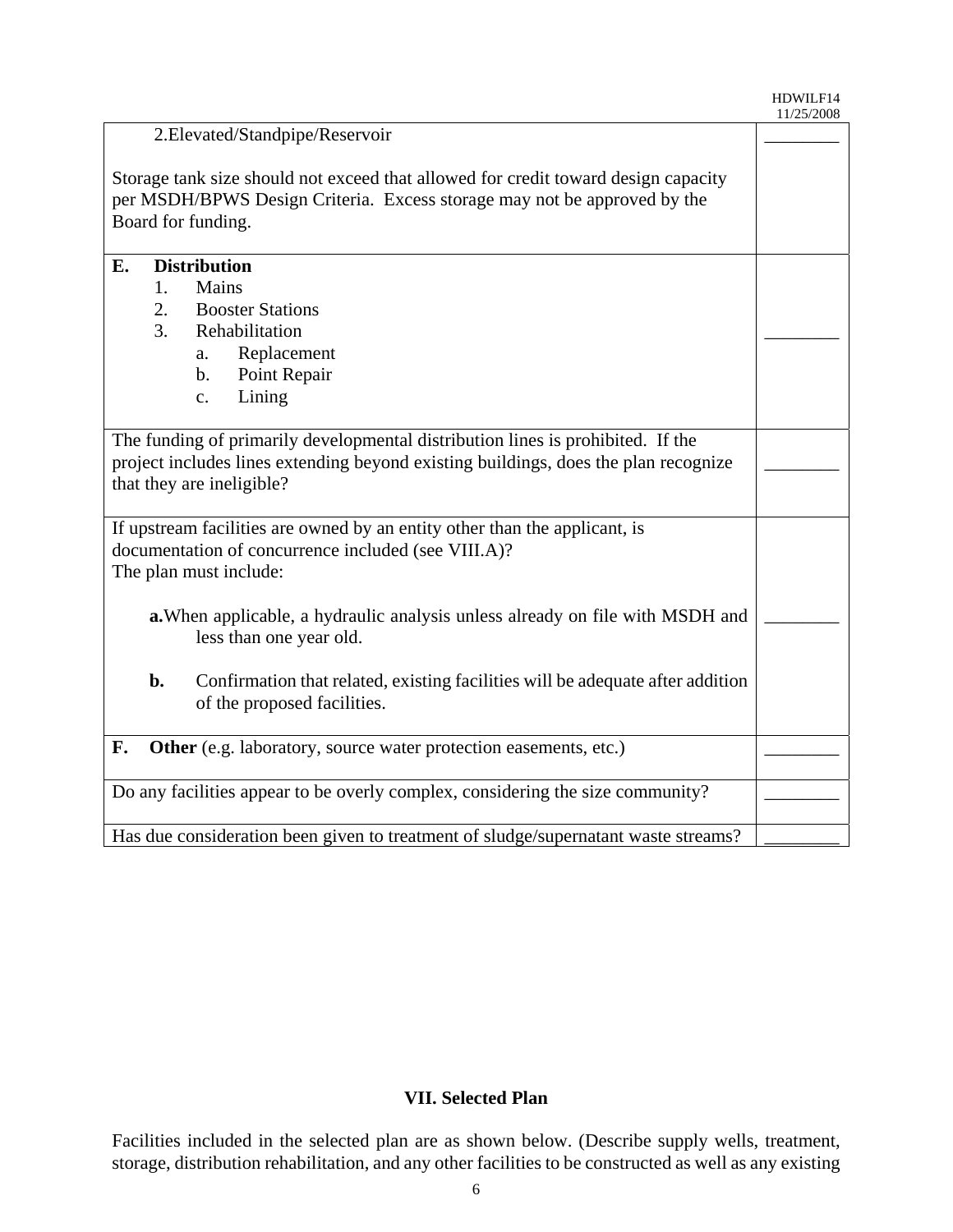facilities to be abandoned / demolished):

| Items of Work | Approximate Quantity / Size |
|---------------|-----------------------------|
|               |                             |
|               |                             |
|               |                             |
|               |                             |
|               |                             |

Site specific information on the selected plan must include the following items.

# **A. General Information**

| 1.               | Reason for selection.                                                                                                                                                                                                                                                                                                                                                                                                                                 |  |
|------------------|-------------------------------------------------------------------------------------------------------------------------------------------------------------------------------------------------------------------------------------------------------------------------------------------------------------------------------------------------------------------------------------------------------------------------------------------------------|--|
| 2.               | A planning area map showing the location of proposed facilities.                                                                                                                                                                                                                                                                                                                                                                                      |  |
|                  | Does it appear that any minority, low-income or other areas have been<br>systematically excluded from receiving system improvements?                                                                                                                                                                                                                                                                                                                  |  |
|                  | Has the planning phase EPA Form 4700-4 been approved by the Program<br><b>Support Officer?</b>                                                                                                                                                                                                                                                                                                                                                        |  |
| $\overline{3}$ . | If the project includes facilities such as sludge handling, was tewater discharge,<br>large quantity chlorine storage, etc. which may adversely affect public health<br>or the environment (not including aesthetics), a determination of whether or<br>not the facilities are located in a minority or low-income area and, if so,<br>documentation that the siting of the facilities is nondiscriminatory. [Re: EO<br>12898, Environmental Justice] |  |
| 4.               | Brief description of the effect of the project on surface waters or aquifers.                                                                                                                                                                                                                                                                                                                                                                         |  |
|                  | For supply projects, has the MDEQ/Office of Land and Water Resources<br>(OLWR) permit application been submitted?                                                                                                                                                                                                                                                                                                                                     |  |
|                  | Forwarded to OLWR/Permitting & Monitoring Division (PMD)?                                                                                                                                                                                                                                                                                                                                                                                             |  |
|                  | Comments resolved (if any)?                                                                                                                                                                                                                                                                                                                                                                                                                           |  |
|                  | For new distribution service, does the plan document that adequate wastewater<br>facilities are (will be) provided?                                                                                                                                                                                                                                                                                                                                   |  |
| 5.               | Where applicable, the sludge management system should be described in<br>sufficient detail to determine feasibility.                                                                                                                                                                                                                                                                                                                                  |  |
|                  | Will a Solid Waste Disposal Permit be required?                                                                                                                                                                                                                                                                                                                                                                                                       |  |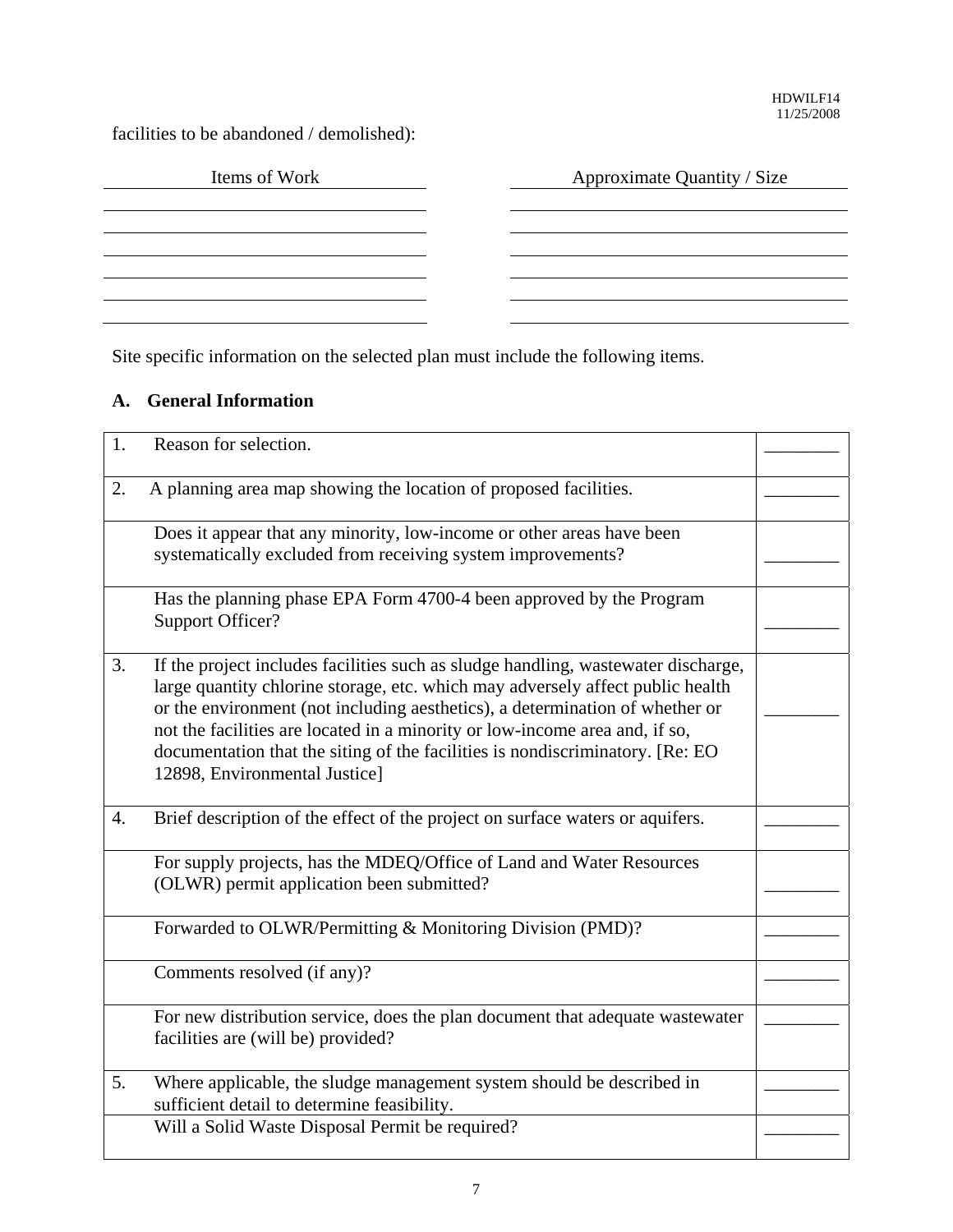HDWILF14 11/25/2008

|                                                           | Refer to the WPCRLF Wastewater Facilities Plan Checklist (PELF20), Section<br>VI.B.3.b.<br>Will an NPDES Permit be required? Refer to the WPCRLF Wastewater<br>Facilities Plan Checklist (PELF20) for guidance on wasteload allocation and<br>treatment requirements.                                              |  |
|-----------------------------------------------------------|--------------------------------------------------------------------------------------------------------------------------------------------------------------------------------------------------------------------------------------------------------------------------------------------------------------------|--|
| 6.                                                        | Brief description of the nature (permanent or temporary), extent, and necessary<br>mitigative measures of any other impacts, such as noise, dust, odor,<br>erosion/siltation and removal of vegetation.                                                                                                            |  |
| 7.                                                        | The cost of the selected plan must be given in sufficient detail to separate<br>eligible/ ineligible costs (Re: DWSIRLF Reg. Appendices A and B) and<br>determine priority as shown in Section II. Note that land cost is eligible for<br>consolidation and treatment (including production and storage) projects. |  |
| Are all facilities eligible [Re:DWSIRLF Reg. Appendix A]? |                                                                                                                                                                                                                                                                                                                    |  |
| Do costs appear complete and reasonable?                  |                                                                                                                                                                                                                                                                                                                    |  |

- **B. Special Environmental Considerations:** The plan must specifically address the existence or nonexistence of any of the following environmentally sensitive areas and include a map showing the location. Alternative sites considered and any mitigative measures must be described in detail if any of these areas will in detail if any of these areas will be impacted directly or indirectly.
- 1. Archaeological/cultural sites, important plant/animal habitats, wetlands, navigable waterways, coastal zones, and wild and scenic rivers: Comment letters from applicable Intergovernmental Review (IGR) Agencies must be included. (Re: \_\_\_\_\_\_\_\_ DWSIRLF Reg. Appendix K).

Will an archaeological/cultural resources survey be required?

Will a vegetative/wildlife survey be required?

If yes, and the Natural Heritage Program's review indicates an impact on existing/proposed threatened/endangered species or critical habitat, the U.S. Fish Wildlife Service (USFWS) must be notified and their concurrence obtained.

Will a Section 10 or 404 permit application be necessary? If so, which? If a 404 permit is required, the USFWS must be notified and their \_\_\_\_\_\_\_ concurrence obtained. Will a Department of Marine Resources permit application be necessary \_\_\_\_\_\_\_\_ (coast projects only)? Will a Wild and Scenic River be affected (projects in Wild/Scenic River \_\_\_\_\_\_\_ basin only)? Does the plan document any actions necessary to resolve IGR comments? \_\_\_\_\_\_\_\_\_\_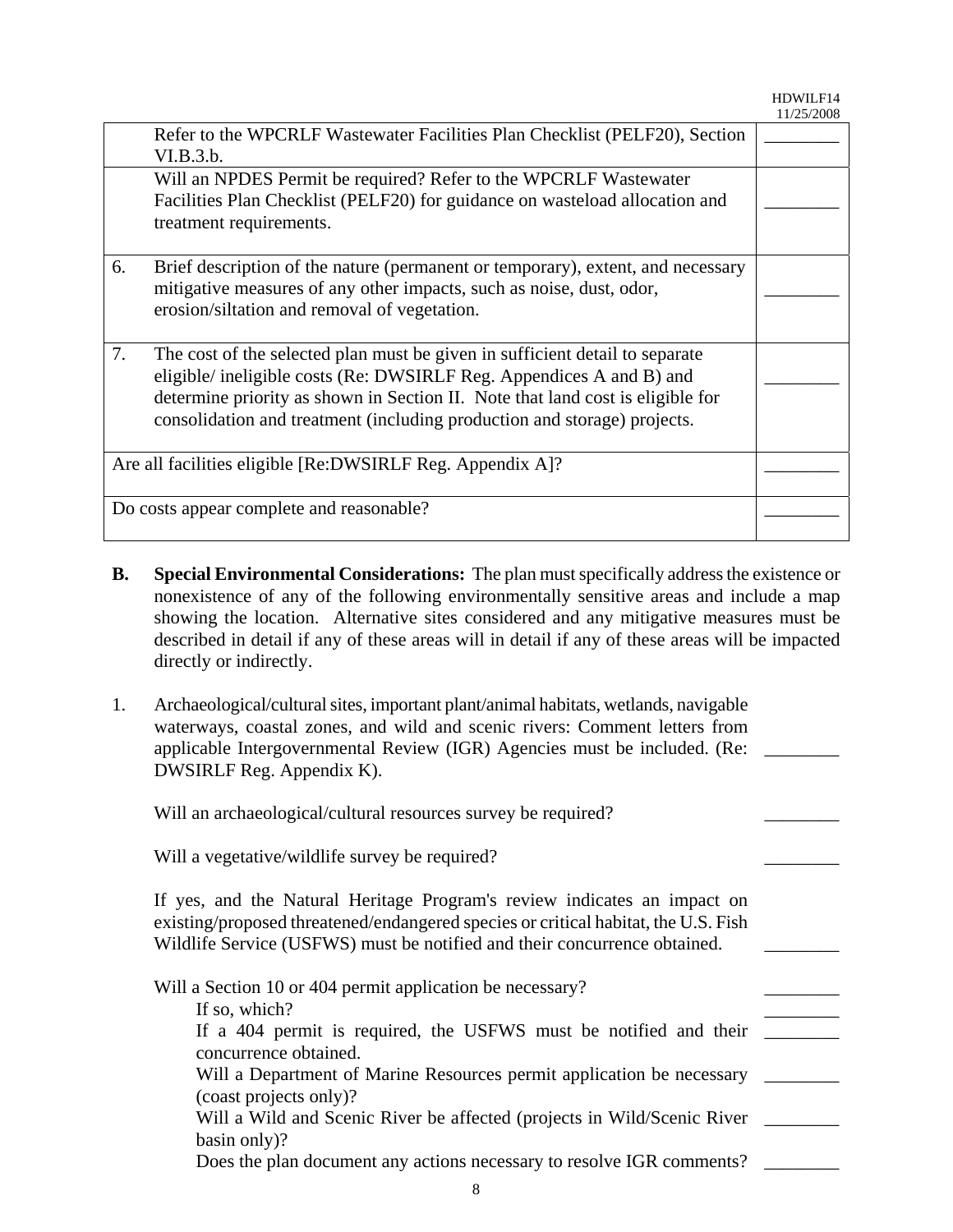\_\_\_\_\_\_\_\_

\_\_\_\_\_\_\_\_

- 2. Important farmlands: A copy of the Farmland Conversion Impact Rating form should be included. This form is completed by the CB Project Manager in conjunction with the Natural Resources Conservation Service (NRCS). Information on this review and any actions taken to minimize impacts on prime or important farmlands should be included.
- 3. Floodplains.

Does the plan document whether or not the project is located in the 100-year flood hazard boundary?

If so, have alternative sites been considered and/or mitigative measures given in \_\_\_\_\_\_\_ accordance with EO 11988?

### **VIII. Financial Analysis**

The majority of the required financial information is included in the "Financial Capability Summary" (Attachment 1). The author may choose to complete the summary and incorporate it directly into the plan. Additional information should be added as necessary to include the following:

| $A_{\cdot}$ | Where necessary, letters of intent/concurrence from interlocal entities and/or<br>MU's (see III.B.6.) must be included in the plan. The plan must outline, as<br>much as possible, the various responsibilities for operating and financing the<br>facilities and include documentation of concurrence by affected interlocal<br>entities. Note that any required interlocal agreements will be due with the loan<br>application. |  |
|-------------|-----------------------------------------------------------------------------------------------------------------------------------------------------------------------------------------------------------------------------------------------------------------------------------------------------------------------------------------------------------------------------------------------------------------------------------|--|
|             | B. An explanation of how initial Non-DWSIRLF funded costs will be financed<br>(See Attachment 1, Items No. 3 and 4)                                                                                                                                                                                                                                                                                                               |  |
|             | Do all costs, interest rates, and other financial arrangements appear                                                                                                                                                                                                                                                                                                                                                             |  |
|             | reasonable? Note that the DWSIRLF Loan repayment period may be up to 20<br>years.                                                                                                                                                                                                                                                                                                                                                 |  |
|             | If any of the existing debt is with the Rural Utilities Service (RUS, formerly                                                                                                                                                                                                                                                                                                                                                    |  |
|             | Farmer s Home Administration), has RUS been notified of the estimated                                                                                                                                                                                                                                                                                                                                                             |  |
|             | DWSIRLF loan amount and asked to verify the RUS repayment amount(s)?                                                                                                                                                                                                                                                                                                                                                              |  |
|             | Does RUS concur with the new loan? (Contact Bettye Oliver or Patricia                                                                                                                                                                                                                                                                                                                                                             |  |
|             | McDowell with RUS Community Programs at 601-965-5460.)                                                                                                                                                                                                                                                                                                                                                                            |  |
| C.          | An explanation of how user charges will be levied for OM&R, DWSIRLF Loan                                                                                                                                                                                                                                                                                                                                                          |  |
|             | repayment, and any other loan or bond debt retirement.                                                                                                                                                                                                                                                                                                                                                                            |  |
|             | Have sufficient funds been included for OM&R, loan repayment, and any other<br>debt retirement?                                                                                                                                                                                                                                                                                                                                   |  |
|             | Is the nonresidential share of costs proportional to nonresidential flows?                                                                                                                                                                                                                                                                                                                                                        |  |

D. Average annual cost per household compared (as percentage) to the Median Household Income (MHI) (See Attachment 1, No. 8): Current MHI information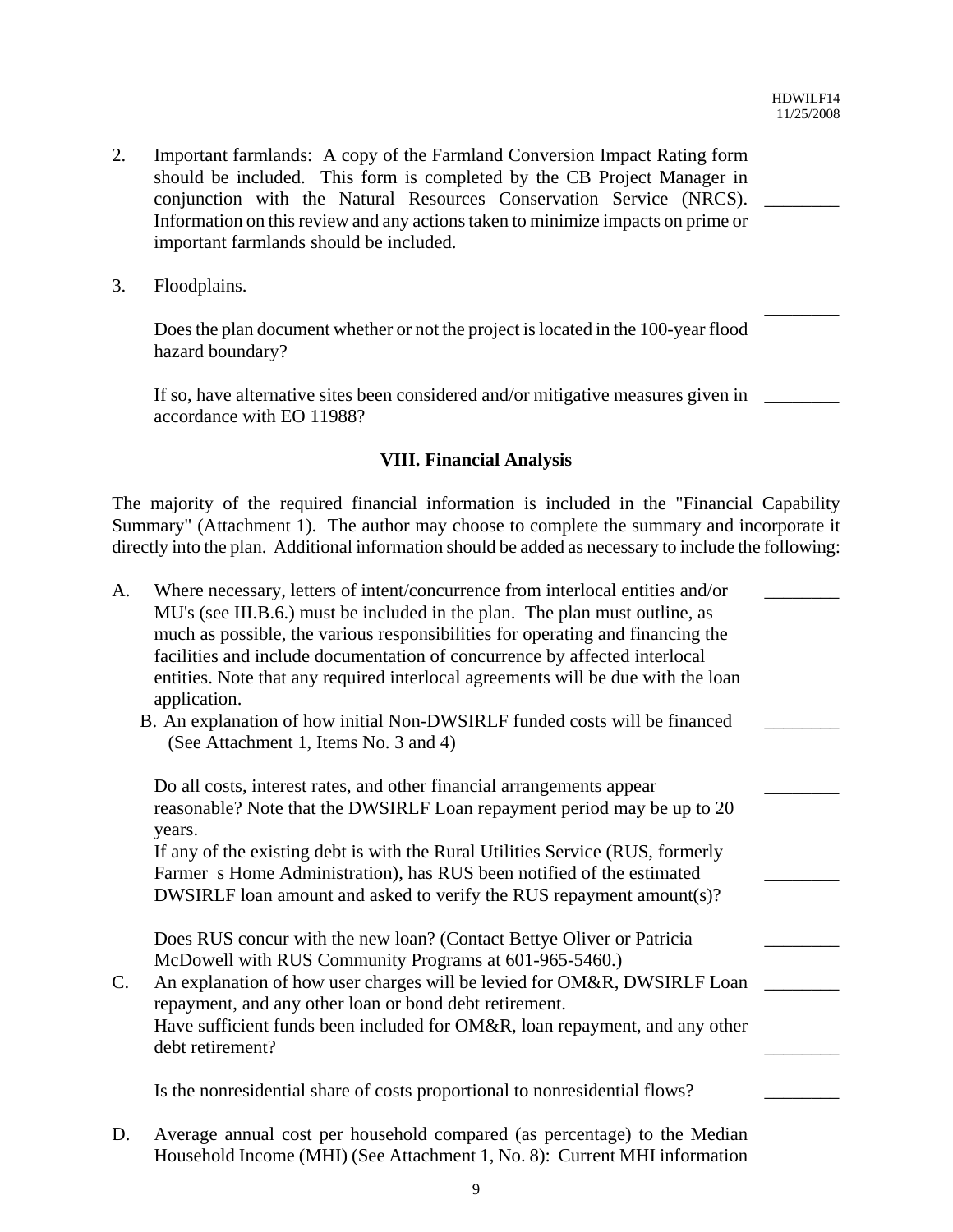is contained in "The (latest year's edition) Sourcebook of Zip Code \_\_\_\_\_\_\_\_ Demographics". Other credible sources are available and may be used. Also, adjustments to these sources, to more accurately reflect the MHI, may be made when justified.

Is the project high cost?

If so, have corrective actions been taken and documented?

## **IX. Public Participation**

The following information is to be included in the plan regarding the public hearing for the project (see Attachment 2).

A. Proof of publication of advertisement. B. Minutes, including public comments. C. Summary of how each comment was addressed. D. Plan revisions pursuant to comments. Was public notice adequate? Hearing must be advertised at least once 30 days prior to the hearing date in a \_\_\_\_\_\_\_ local newspaper. At the time of Facilities Plan review, has there been any significant change in the project site, treatment type, cost estimates, or user charge estimates as compared \_\_\_\_\_\_\_\_ to that presented at the public hearing? If so, another hearing may be required.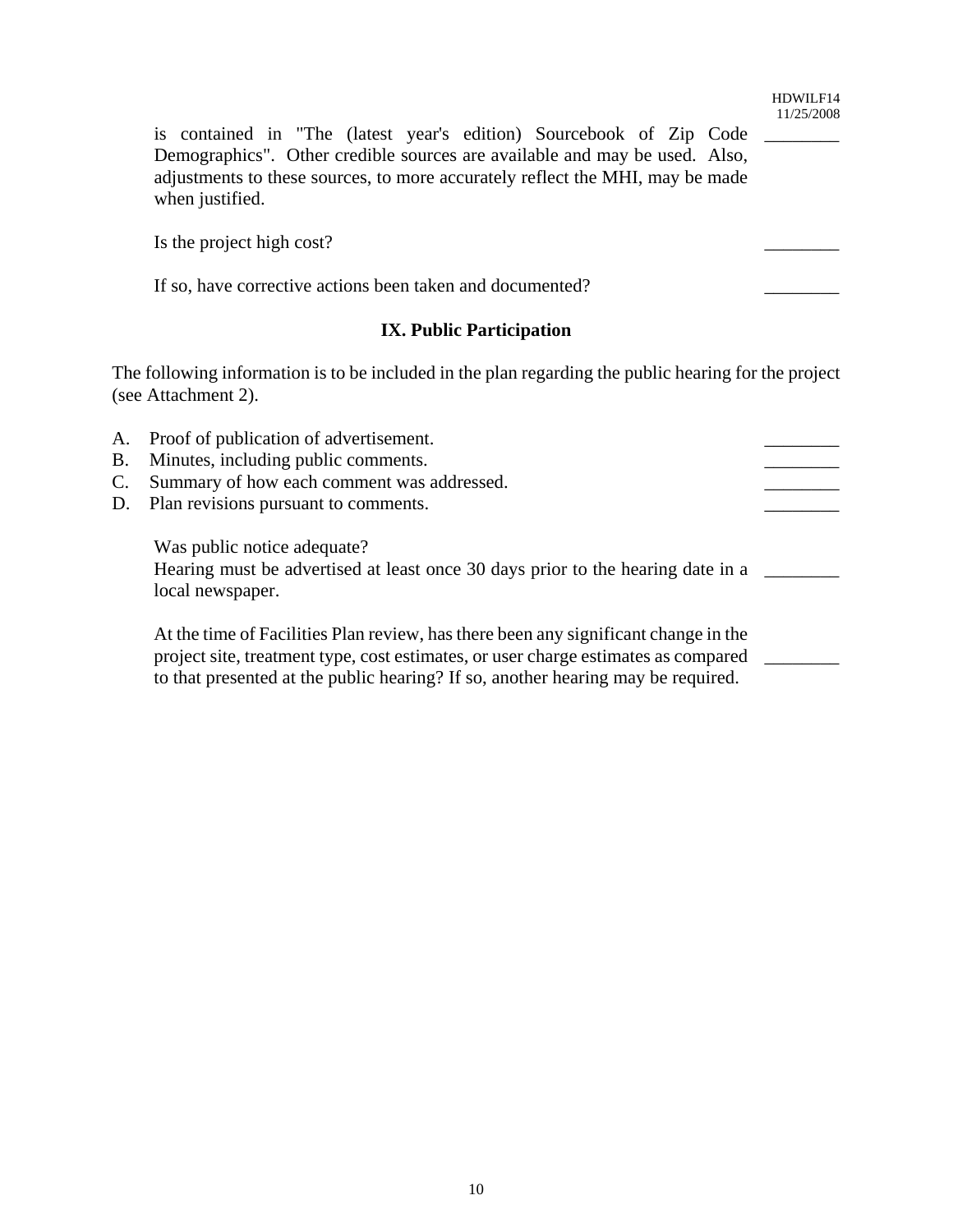HDWILF14 11/25/2008 ATTACHMENT 1

### **FINANCIAL CAPABILITY SUMMARY**

| Loan Recipient             | Date |
|----------------------------|------|
| <b>Project Description</b> |      |

## **1. Estimated Construction Costs** (See DWSIRLF Regs. Appendices A and B for allowable cost information.)

|                                    | Total | Eligible |
|------------------------------------|-------|----------|
| Consolidation                      | \$    |          |
| Supply                             |       |          |
| Treatment                          |       |          |
| Storage                            |       |          |
| <b>Distribution</b>                |       |          |
| <b>Land Acquisitions</b>           |       |          |
| Planning & Design Phase Services   |       |          |
| <b>Construction Phase Services</b> |       |          |
| <b>Construction Contingency</b>    |       |          |
| Other(                             |       |          |
| Subtotal                           | \$    |          |
| <b>DWSIRLF Administrative Fee</b>  | \$    |          |
| a. Total                           |       |          |

## **2. Estimated Annual Operation, Maintenance and Replacement (OM&R) Costs**

| Labor                        | Miscellaneous                   |  |
|------------------------------|---------------------------------|--|
| <b>Utilities</b>             | a. Annual OM&R (new facilities) |  |
| <b>Materials</b>             | b. Existing OM&R(carried over)  |  |
| <b>Outside Services</b>      | c. Total OM&R                   |  |
| <b>Equipment Replacement</b> |                                 |  |

## **3. Funding Sources**

| Total Construction Costs (from 1.a) |  |
|-------------------------------------|--|
| (-)DWSIRLF funding                  |  |
| $(-)$ Grants                        |  |
| (-) Other Loans                     |  |
| $(-)$ Bonds                         |  |
| $(-)$ Other                         |  |
|                                     |  |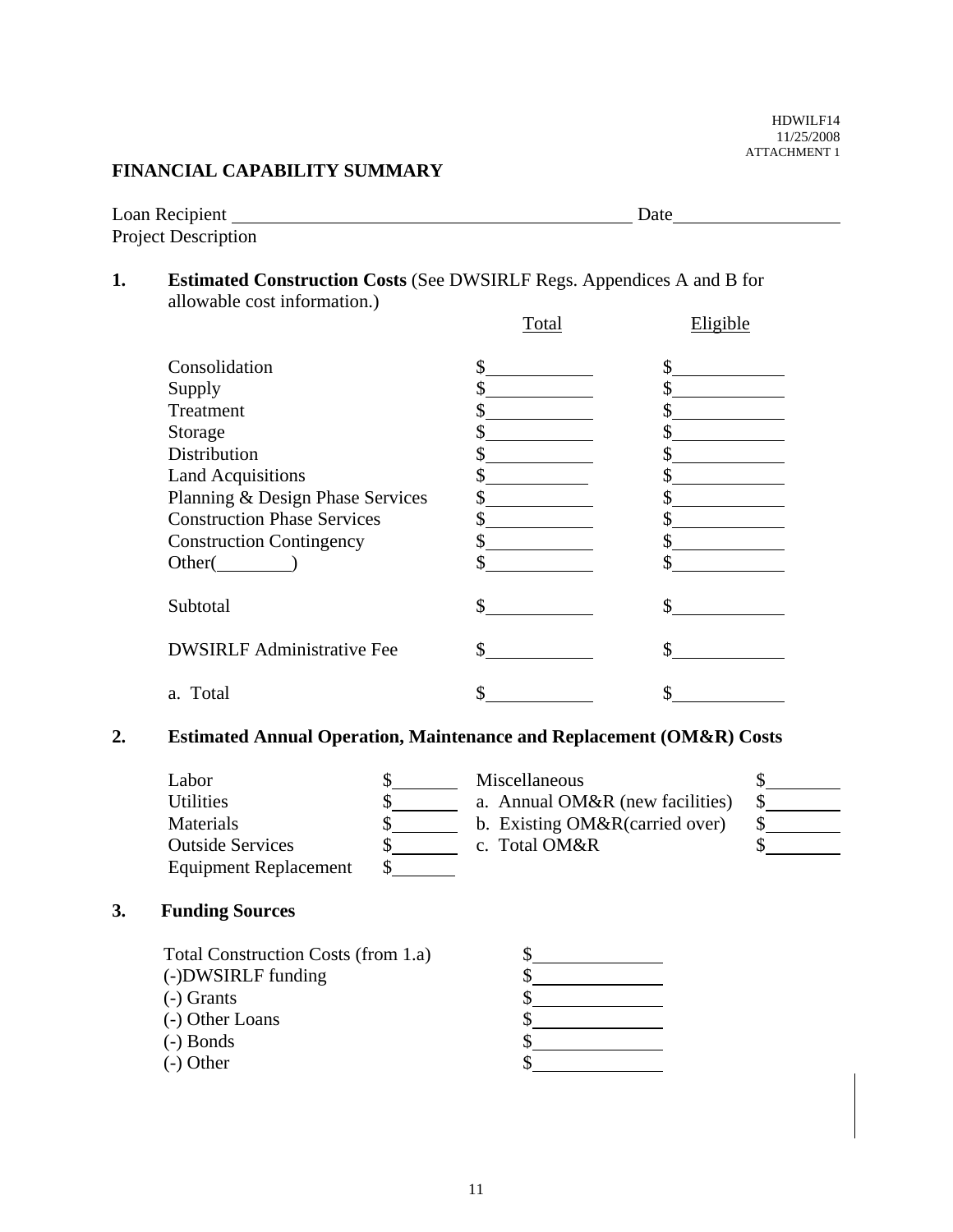## **4. Long-term Financing**

 $\begin{array}{c} \hline \end{array}$ 

| <b>Financing</b><br><b>Method</b> | <b>Amount</b> | <b>Interest</b><br>Rate | Term of<br><b>Maturity</b> | Annual<br><b>Payment</b> |
|-----------------------------------|---------------|-------------------------|----------------------------|--------------------------|
| <b>DWSIRLF Loan</b>               |               | %                       | $yrs$ (up to 20)           |                          |
| Other Loan                        |               | $\%$                    | vrs                        |                          |
| <b>Bonds</b>                      |               | %                       | vrs                        |                          |
| Other                             |               | $\%$                    | vrs                        |                          |

a. Total \$

## **5. Total Estimated Annual Costs**

| <b>Existing Debt Service</b>           |  |
|----------------------------------------|--|
| RUS (formerly FmHA)                    |  |
| Other                                  |  |
| New Facilities Debt Service (from 4.a) |  |
| Total Annual O.M.&R (from 2.c)         |  |
| a. Total Annual Costs                  |  |
|                                        |  |

## **6. User Charges**

a. Existing Monthly Rates

| Usage $(1000 \text{ gal})$ | Class 1      | Class 2 |              | Class 3 |              |
|----------------------------|--------------|---------|--------------|---------|--------------|
| First<br>(or flat fee)     |              |         |              |         |              |
| tО                         | $$/1000$ gal |         | $$/1000$ gal |         | $$/1000$ gal |
| tΩ                         | $$/1000$ gal |         | $$/1000$ gal |         | $$/1000$ gal |
| Over                       | $$/1000$ gal |         | $$/1000$ gal |         | $$/1000$ gal |

b. Proposed Monthly Rates (if increase is proposed)

| Usage $(1000 \text{ gal})$ | Class 1 | Class 2                              |              | Class 3 |              |
|----------------------------|---------|--------------------------------------|--------------|---------|--------------|
| First<br>(or flat fee)     |         |                                      |              |         |              |
| tΟ                         |         | $\frac{\sqrt{2}}{2}$ \times 1000 gal | $$/1000$ gal |         | $$/1000$ gal |
| tο                         |         | $$/1000$ gal                         | $$/1000$ gal |         | $$/1000$ gal |
| Over                       |         | $$/1000$ gal                         | $$/1000$ gal |         | $$/1000$ gal |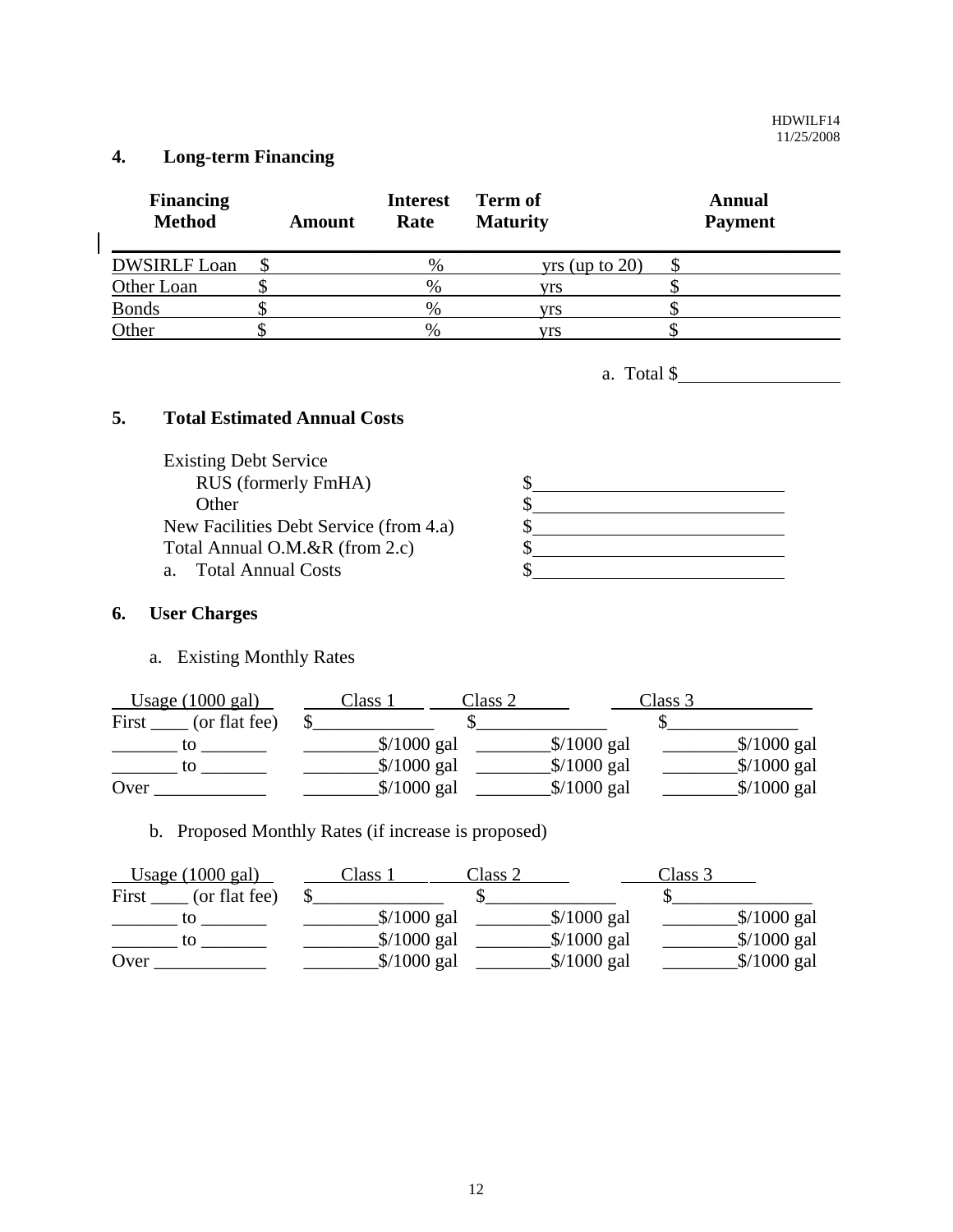c. Proposed Revenue

|          | <u>Avg. Use (1000 gal/mo) Avg. Bill <math>(\frac{\pi}{6})</math> No. of Users Revenue <math>(\frac{\pi}{6})</math> Revenue (<math>\frac{\pi}{6}</math>)</u> |  |  |
|----------|-------------------------------------------------------------------------------------------------------------------------------------------------------------|--|--|
| Class 1  |                                                                                                                                                             |  |  |
| Class 2  |                                                                                                                                                             |  |  |
| Class 3  |                                                                                                                                                             |  |  |
| Subtotal |                                                                                                                                                             |  |  |
|          |                                                                                                                                                             |  |  |

ANNUAL TOTAL (Revenue Subtotal x 12)

## **7. Source of Funding for Annual Drinking Water Facilities Costs**

| User Charges (6.c TOTAL)    |  |
|-----------------------------|--|
| <b>Property Taxes</b>       |  |
| Other (                     |  |
| <b>Connection Fees</b>      |  |
| Surcharges                  |  |
| Total (must exceed 5 TOTAL) |  |

## **8. Annual Cost Per Household**

|    | Total Annual Costs (from 5.a)                   |  |
|----|-------------------------------------------------|--|
|    | Non-residential Share of Total                  |  |
|    | Residential Share of Total                      |  |
|    | Existing Households to be Served                |  |
|    | a. Average Annual Systemwide Cost Per Household |  |
| 9. | <b>High Cost Comparison</b>                     |  |
|    | a. Annual cost per household (from 8.a)         |  |
|    | b. Median household income                      |  |

- c. Percentage (a / b x 100) d. High cost threshold 1.5%
- e. Is this a high cost project (Is 9.c greater than 9.d)?